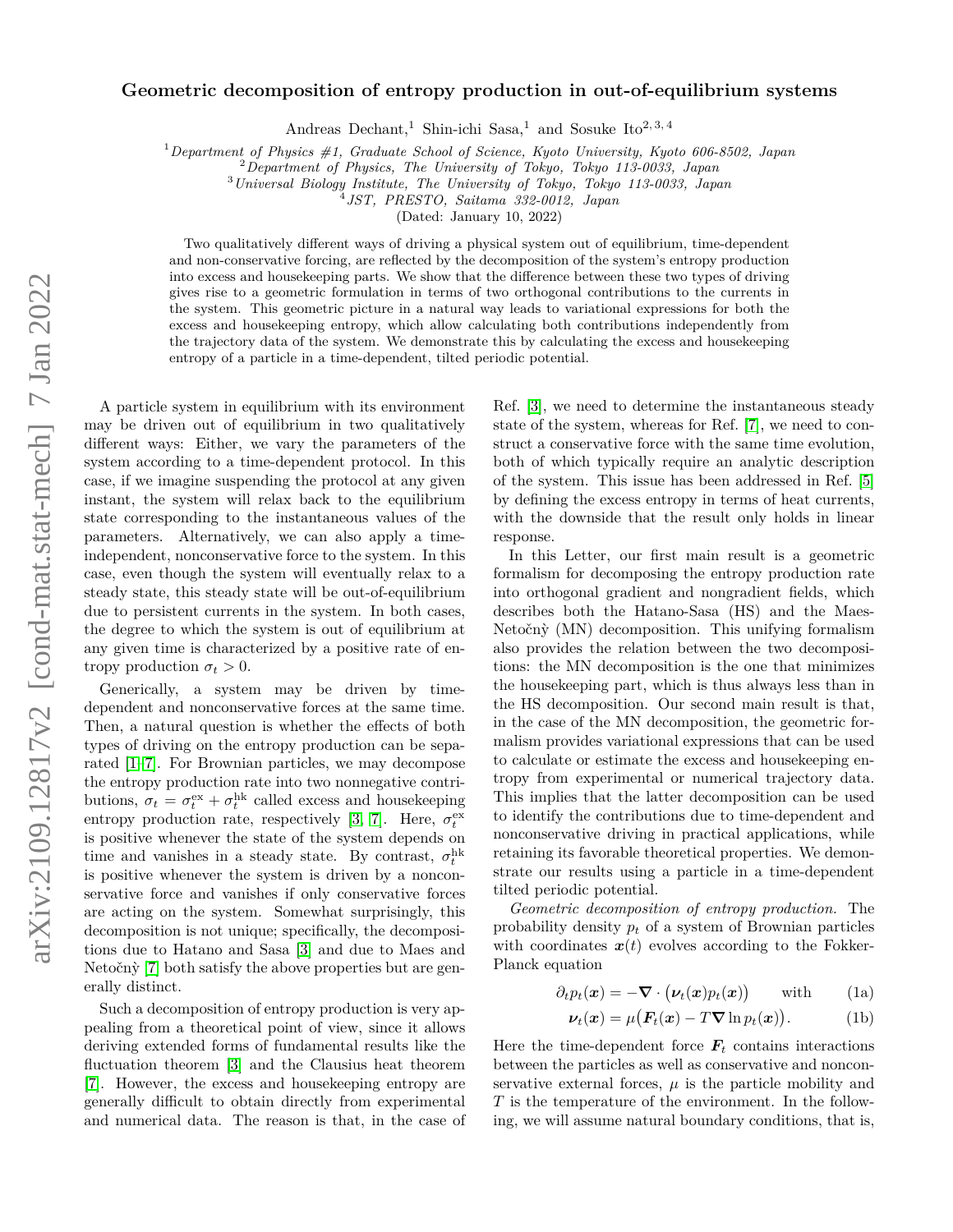that the probability density and its derivatives vanish as  $\|\boldsymbol{x}\| \to \infty$ , where  $\|\boldsymbol{x}\|$  denotes the Euclidean norm of  $\boldsymbol{x}$ . The local mean velocity  $\nu_t$  is a vector field that describes the local average flows in the system. Importantly, it also determines the rate of entropy production,

$$
\sigma_t = \langle \nu_t, \nu_t \rangle, \tag{2}
$$

where we defined the inner product between two vector fields (assuming  $u$  and  $v$  are such that it exists)

$$
\langle \boldsymbol{u}, \boldsymbol{v} \rangle = \frac{1}{\mu T} \int d\boldsymbol{x} \; \boldsymbol{u}(\boldsymbol{x}) \cdot \boldsymbol{v}(\boldsymbol{x}) p_t(\boldsymbol{x}). \tag{3}
$$

We then decompose the flows into two orthogonal components,

$$
\nu_t(\boldsymbol{x}) = \nu_t^{(1)}(\boldsymbol{x}) + \nu_t^{(2)}(\boldsymbol{x}) \quad \text{with} \quad \langle \nu_t^{(1)}, \nu_t^{(2)} \rangle = 0. \tag{4}
$$

For any such decomposition of the flows, the Pythagorean theorem immediately yields a decomposition of the entropy production rate into two positive parts,

$$
\sigma_t = \langle \boldsymbol{\nu}_t^{(1)}, \boldsymbol{\nu}_t^{(1)} \rangle + \langle \boldsymbol{\nu}_t^{(2)}, \boldsymbol{\nu}_t^{(2)} \rangle. \tag{5}
$$

The decomposition Eq. [\(4\)](#page-1-0) is not unique; the goal is to find a physically meaningful decomposition. We observe that, from the definition of the local mean velocity Eq. [\(1\)](#page-0-0), it can be written as a gradient field  $\nu_t = -\nabla \psi_t$ whenever the forces acting in the system are conservative  $F_t = -\nabla U_t$ , where  $U_t$  is the potential. Since in this case, the housekeeping entropy production should vanish, we make the ansatz

$$
\nu_t(\boldsymbol{x}) = -\nabla \psi_t(\boldsymbol{x}) + \bar{\nu}_t(\boldsymbol{x}), \qquad (6)
$$

that is, we decompose the local mean velocity into a gradient field and the remainder. In the HS decomposition [\[3\]](#page-5-2), the central idea is to consider the instantaneous steady state  $p_t^{\text{st}}$  of the system, which is attained when fixing the force  $\mathbf{F}_t$  to its instantaneous value and letting the system relax to the corresponding steady state (which we assume to exist). This steady state is characterized by a steady-state local mean velocity  $v_t^{\text{st}} = \mu(F_t - T \nabla \ln p_t^{\text{st}})$ which satisfies the steady state equation  $\nabla \cdot (\nu_t^{\text{st}} p_t^{\text{st}}) = 0.$ Further, we have  $\nu_t - \nu_t^{\text{st}} = -T \nabla \ln(p_t/p_t^{\text{st}})$ , which suggests choosing  $\psi_t = T \ln(p_t/p_t^{\text{st}})$ . By explicit computation (see the Supplemental Material [\[8\]](#page-5-4)), it can be verified that this choice indeed satisfies Eq. [\(4\)](#page-1-0). We thus obtain the HS decomposition

$$
\sigma_t = \langle \boldsymbol{\nu}_t - \boldsymbol{\nu}_t^{\text{st}}, \boldsymbol{\nu}_t - \boldsymbol{\nu}_t^{\text{st}} \rangle + \langle \boldsymbol{\nu}_t^{\text{st}}, \boldsymbol{\nu}_t^{\text{st}} \rangle = \sigma_t^{\text{ex,HS}} + \sigma_t^{\text{hk,HS}}.
$$
\n(7)

Another possibility is to demand that  $\bar{\nu}_t$  should be orthogonal to all gradient fields, i. e.,  $\langle \bar{\nu}_t, \nabla \phi \rangle = 0$  for all *φ*. As we discuss below, this condition results in the MN decomposition [\[7\]](#page-5-1)

$$
\sigma_t = \langle \boldsymbol{\nu}_t^*, \boldsymbol{\nu}_t^* \rangle + \langle \boldsymbol{\nu}_t - \boldsymbol{\nu}_t^*, \boldsymbol{\nu}_t - \boldsymbol{\nu}_t^* \rangle = \sigma_t^{\text{ex,MN}} + \sigma_t^{\text{hk,MN}}, \tag{8}
$$



<span id="page-1-3"></span><span id="page-1-1"></span><span id="page-1-0"></span>FIG. 1. Geometric interpretations of the MN excess and housekeeping entropy production and their variational expressions. (a) The velocity field  $\nu_t$  is decomposed into a gradient field  $\nu_t^*$  and its orthogonal complement  $\nu_t - \nu_t^*$ ; the squared length of the two components yields the excess and housekeeping entropy production rate, respectively. (b) Since  $\nu_t^*$  is the orthogonal projection of  $\nu_t$  into the space of gradient fields {**∇***φ*}, it can be characterized either by the gradient field **∇***φ* that maximizes the overlap with  $\nu_t$ , leading to Eq. [\(13\)](#page-2-0), or by minimizing the length of the complement  $\nu_t - \nabla \phi$ , leading to Eq. [\(14\)](#page-2-1).

<span id="page-1-5"></span>where  $\nu_t^*$  is the unique gradient field that satisfies  $\nabla \cdot$  $(\nu_t^* p_t) = \nabla \cdot (\nu_t p_t)$ . Thus, both the HS and MN decomposition can be viewed as decompositions of the local mean velocity  $\nu_t$  into a gradient field and an orthogonal remainder, which is our first main result. This the geometrical intuition underlying the MN decomposition is illustrated in Fig. [1\(](#page-1-1)a).

*Variational expressions.* Since the vector fields  $\nu_t^{(1)}$ and  $\nu_t^{(2)}$  in Eq. [\(4\)](#page-1-0) are orthogonal, they define a decomposition of the space *V* of all local mean velocities into two orthogonal subspaces  $V^{(1)}$  and  $V^{(2)}$ . Conversely,  $\nu_t^{(1)}$ can be viewed as the orthogonal projection of  $\nu_t$  into the subspace  $V^{(1)}$ . Then, we have two variational expressions for the square of the "length" of  $\nu_t^{(1)}$ ,

$$
\langle \boldsymbol{\nu}_t^{(1)}, \boldsymbol{\nu}_t^{(1)} \rangle = \sup_{\boldsymbol{v} \in V^{(1)}} \left( \frac{\langle \boldsymbol{v}, \boldsymbol{\nu}_t \rangle^2}{\langle \boldsymbol{v}, \boldsymbol{v} \rangle} \right) \tag{9a}
$$

<span id="page-1-2"></span>
$$
= \inf_{\boldsymbol{u}\in V^{(2)}} (\langle \boldsymbol{\nu}_t-\boldsymbol{u},\boldsymbol{\nu}_t-\boldsymbol{u}\rangle). \qquad (9b)
$$

<span id="page-1-4"></span>The first expression follows by noting  $\langle v, \nu_t \rangle = \langle v, \nu_t^{(1)} \rangle$ for all  $v \in V^{(1)}$  and then considering the equality condition of the Cauchy-Schwarz inequality  $\langle v, \nu_t^{(1)} \rangle^2$   $\leq$  $\langle v, v \rangle \langle \nu_t^{(1)}, \nu_t^{(1)} \rangle$ . The second expression can be con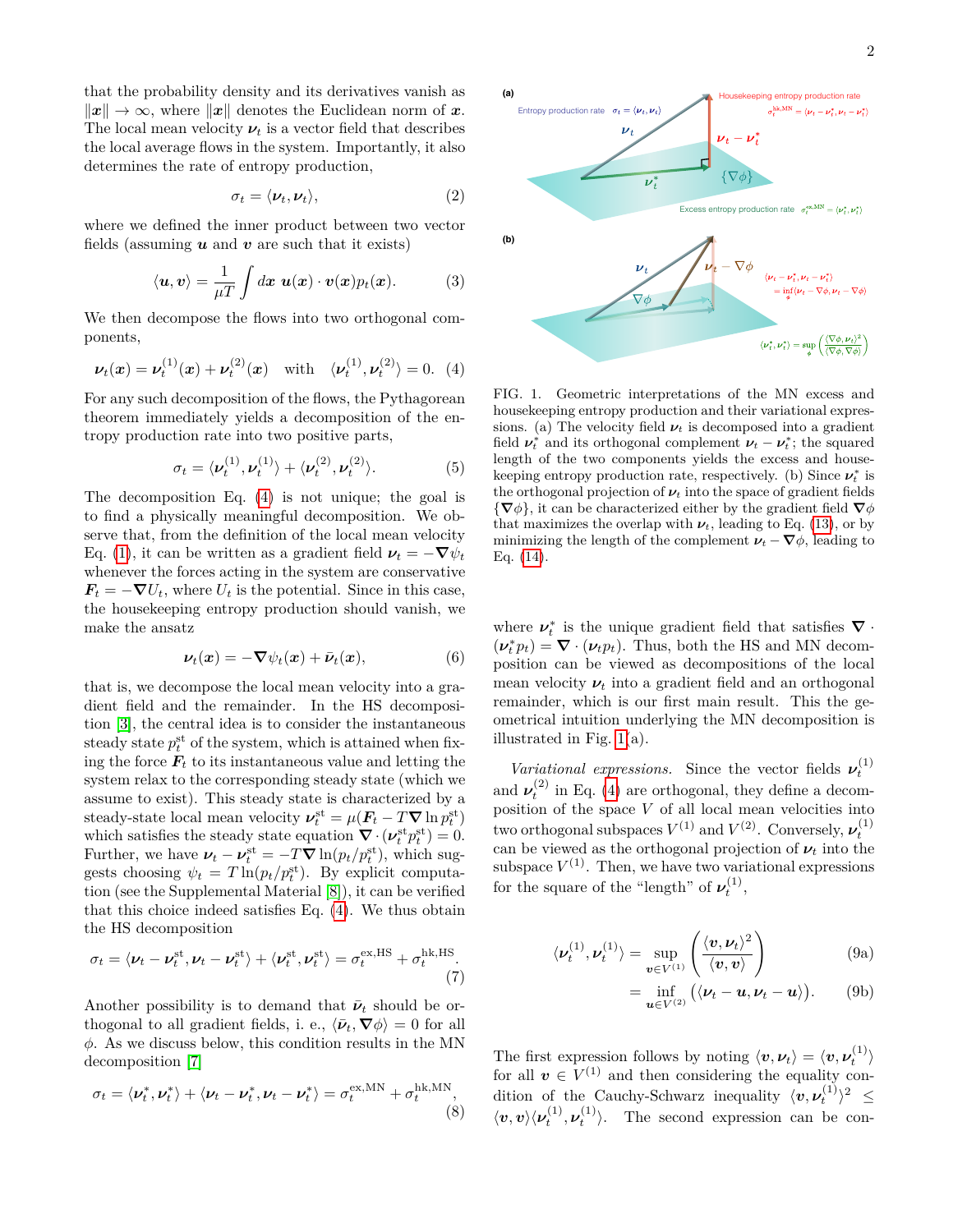firmed by writing, for  $u \in V^{(2)}$ ,

$$
\langle \boldsymbol{\nu}_t - \boldsymbol{u}, \boldsymbol{\nu}_t - \boldsymbol{u} \rangle = \langle \boldsymbol{\nu}_t^{(1)} + \boldsymbol{\nu}_t^{(2)} - \boldsymbol{u}, \boldsymbol{\nu}_t^{(1)} + \boldsymbol{\nu}_t^{(2)} - \boldsymbol{u} \rangle
$$
  
=  $\langle \boldsymbol{\nu}_t^{(1)}, \boldsymbol{\nu}_t^{(1)} \rangle + \langle \boldsymbol{\nu}_t^{(2)} - \boldsymbol{u}, \boldsymbol{\nu}_t^{(2)} - \boldsymbol{u} \rangle,$   
(10)

which is minimized for  $u = \nu_t^{(2)}$ . Eq. [\(9\)](#page-1-2) allows us to consider the inner product  $\langle \nu_t^{(1)}, \nu_t^{(1)} \rangle$  either as a maximization over the subspace  $V^{(1)}$  or a minimization over the subspace  $V^{(2)}$ . For the MN decomposition, this is illustrated graphically in Fig. [1\(](#page-1-1)b): The orthogonal projection can be obtained by either maximizing the overlap between  $\nu_t$  and some gradient field, or minimizing the length of the complement.

If  $V^{(1)}$  is chosen as the space of gradient fields, then we immediately have

$$
\sigma_t^{\text{ex,MN}} = \inf_{\boldsymbol{u} \perp \boldsymbol{\nabla} \phi} (\langle \boldsymbol{\nu}_t - \boldsymbol{u}, \boldsymbol{\nu}_t - \boldsymbol{u} \rangle). \tag{11}
$$

On the other hand, the orthogonality condition  $u \perp$  $\nabla \phi \Leftrightarrow \langle \mathbf{u}, \nabla \phi \rangle = 0$  explicitly reads from Eq. [\(3\)](#page-1-3)

$$
0 = \int dx \ \nabla \phi(x) u(x) p_t(x)
$$
  
= 
$$
- \int dx \ \phi(x) \nabla \cdot (u(x) p_t(x)), \qquad (12)
$$

after integrating by parts. Since the condition should hold for all  $\phi$ , this implies  $\nabla \cdot (\boldsymbol{u} p_t) = 0$ . Comparing this to Eq.  $(1)$ , the space  $V^{(2)}$  can thus be characterized as all vector fields  $u$  that can be added to  $\nu_t$  without altering the time evolution of  $p_t$ . Since this is equivalent to changing the force  $\mathbf{F}_t$ , Eq. [\(11\)](#page-2-2) implies a minimization of the entropy production rate with respect to the force, while keeping the time evolution of  $p_t$  fixed. This is exactly the minimum entropy production principle of Ref. [\[7\]](#page-5-1) and, thus, Eq. [\(8\)](#page-1-4) is indeed the same as the MN decomposition. In view of Eq. [\(9\)](#page-1-2), the appealing feature of the MN decomposition is that one of the two subspaces has a simple mathematical characterization as the space of gradient fields, which allows us to write

$$
\sigma_t^{\text{ex,MN}} = \sup_{\phi} \left( \frac{\langle \mathbf{\nabla} \phi, \boldsymbol{\nu}_t \rangle^2}{\langle \mathbf{\nabla} \phi, \mathbf{\nabla} \phi \rangle} \right), \tag{13}
$$

$$
\sigma_t^{\text{hk,MN}} = \inf_{\phi} \left( \langle \boldsymbol{\nu}_t - \boldsymbol{\nabla} \phi, \boldsymbol{\nu}_t - \boldsymbol{\nabla} \phi \rangle \right). \tag{14}
$$

From Eq. [\(14\)](#page-2-1), we see that we may obtain an upper bound on the MN housekeeping entropy production rate by choosing an arbitrary gradient gradient field. For the particular choice  $\phi = -T \ln(p_t/p_t^{\text{st}})$ , the right-hand side is equal to the HS housekeeping entropy production rate, so that we obtain the relation

$$
\sigma_t^{\text{hk, MN}} \le \sigma_t^{\text{hk,HS}}.\tag{15}
$$

Thus, while the HS and MN decomposition are generally distinct, there exists a definite relation between the two. We remark that, in principle, expressions similar to Eq. [\(13\)](#page-2-0) and Eq. [\(14\)](#page-2-1) can be obtained for the HS decomposition; however, the structure of the orthogonal spaces is more complicated, and the resulting variational expressions are not convenient for practical applications.

*Excess entropy and Wasserstein distance.* In the following, we will focus on the MN decomposition and drop the superscript MN from now on. Since the MN excess entropy production is the minimal entropy for a given time evolution of the probability density, we can also write is as

$$
\sigma^{\text{ex}} = \inf_{\nu_t|\partial_t p_t = -\nabla \cdot (\nu_t p_t)} \langle \nu_t, \nu_t \rangle, \tag{16}
$$

<span id="page-2-2"></span>where, on the right hand side, we minimize over the vector field  $\nu_t$  under the constraint that it satisfies the continuity equation Eq. [\(1a\)](#page-0-1). This expression closely resembles the Benamou-Brenier [\[9\]](#page-5-5) formula from optimal transport theory. Since the latter gives an equivalent expression of the Wasserstein distance between two probability densities [\[10\]](#page-5-6), we obtain the identification between the MN excess entropy production rate and the Wasserstein distance  $W$  (for more details, see [\[8\]](#page-5-4)),

<span id="page-2-3"></span>
$$
\sigma_t^{\text{ex}} = \frac{1}{\mu T} \lim_{\Delta t \to 0} \frac{\mathcal{W}(p_{t+\Delta t}, p_t)^2}{\Delta t^2}.
$$
 (17)

In Refs. [\[11–](#page-5-7)[13\]](#page-5-8), it was found that the minimum entropy production associated with changing the probability density from an initial state  $p_i$  to a finial state  $p_f$  can be expressed in terms of the Wasserstein distance between the two states. Eq. [\(17\)](#page-2-3) generalizes this result to the case where, instead of the initial and final state, the time evolution of the probability density is fixed [\[14\]](#page-5-9).

*Excess and housekeeping entropy from trajectory data.* In order to obtain expressions more suited to applications, we use the explicit form of the inner product Eq. [\(3\)](#page-1-3),

$$
\langle \nabla \phi, \nu_t \rangle = \frac{1}{\mu T} \int dx \ \nabla \phi(x) \cdot \nu_t(x) p_t(x)
$$

$$
= \frac{1}{\mu T} \int dx \ \phi(x) \partial_t p_t(x) = \frac{1}{\mu T} d_t \langle \phi \rangle_t, \quad (18)
$$

<span id="page-2-1"></span><span id="page-2-0"></span>where we integrated by parts and used Eq. [\(1\)](#page-0-0). Here  $\langle \phi \rangle_t$ denotes an average with respect to *pt*. This allows us to write the excess entropy production rate as

<span id="page-2-4"></span>
$$
\sigma_t^{\text{ex}} = \frac{1}{\mu T} \sup_{\phi} \left( \frac{\left( d_t \langle \phi \rangle_t \right)^2}{\langle ||\nabla \phi||^2 \rangle_t} \right). \tag{19}
$$

The right-hand side can be evaluated by only considering scalar observables  $\phi$  that are a function of the position  $x(t)$  of the Brownian particles. The maximization can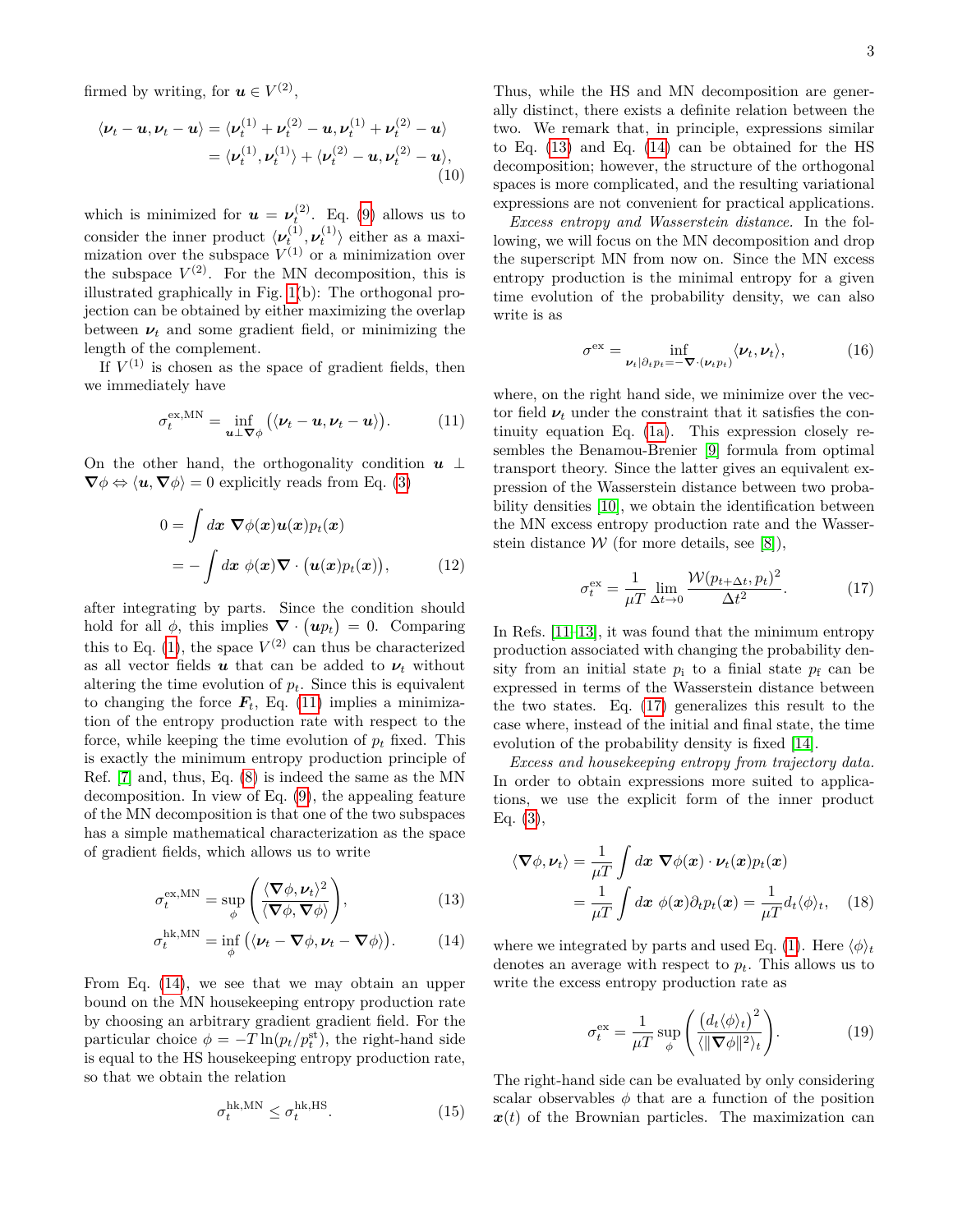then be readily performed using a suitable parameterization of  $\phi$ . The maximizer  $\phi^*$  of Eq. [\(19\)](#page-2-4) yields the optimal local mean velocity up to a constant,  $\nu_t^* = -c\nabla\phi^*$ . This is the flow field that yields the same time evolution as Eq. [\(1\)](#page-0-0) while minimizing the entropy production rate. In contrast to directly minimizing the entropy production rate, Eq. [\(19\)](#page-2-4) does not require any additional constraints. Instead of maximizing the right-hand side of Eq. [\(19\)](#page-2-4) with respect to  $\phi$ , we can also choose an arbitrary scalar function and obtain a lower bound. We remark that Eq. [\(13\)](#page-2-0) is closely related to the short-time version of the thermodynamic uncertainty relation [\[15–](#page-5-10) [17\]](#page-5-11): If the maximization is taken over all vector fields, then the result is the total entropy production rate; by restricting the maximization to gradient fields, the result is the excess entropy production.

In order to obtain a similar expression for the housekeeping entropy, we write the force acting on the system as  $\mathbf{F}_t = -\nabla U_t + \mathbf{F}_t^{\text{nc}}$ , where  $\mathbf{F}_t^{\text{nc}}$  is a nonconservative force. Since in Eq. [\(14\)](#page-2-1), the infimum is taken over all gradient fields, we may absorb the gradient terms in the local mean velocity into  $V = \phi/\mu + T \ln p_t + U_t$  and write

$$
\sigma_t^{\text{hk}} = \frac{\mu}{T} \inf_V \left\langle \left\| \boldsymbol{F}_t^{\text{nc}} - \boldsymbol{\nabla} V \right\|^2 \right\rangle_t. \tag{20}
$$

In many physical settings, the nonconservative force is an externally applied driving force and its functional form is therefore known. In such cases, we can evaluate Eq. [\(20\)](#page-3-0) by considering only scalar observables *V* that depend on the position of the particles. We stress that Eq. [\(20\)](#page-3-0) does not depend explicitly on the potential  $U_t$ , which generally includes interactions between particles and is therefore often not known precisely in practice. Without minimizing, an arbitrary choice of *V* yields an upper bound on the housekeeping entropy production rate. One meaningful such choice is  $V = \langle \mathbf{F}^{\text{nc}}_t \rangle_t \cdot x$ , which yields the upper bound

$$
\sigma_t^{\text{hk}} \leq \frac{\mu}{T} \left\langle \left\| \boldsymbol{F}_t^{\text{nc}} \right\|^2 \right\rangle - \left\| \left\langle \boldsymbol{F}_t^{\text{nc}} \right\rangle_t \right\|^2 = \frac{\mu}{T} \text{Var}(\boldsymbol{F}_t^{\text{nc}}). \quad (21)
$$

Thus, the housekeeping entropy production rate is bounded by the variance of the nonconservative force. In summary, the variational expressions Eq. [\(19\)](#page-2-4) and Eq. [\(20\)](#page-3-0) allow us to determine both the excess and the housekeeping entropy production rate from given trajectory data, which is our second main result.

*Demonstration.* As an explicit demonstration of our previous results, we study the motion of a Brownian particle in a time-dependent periodic potential  $U_t(x+L)$  =  $U_t(x)$ , which is driven by a constant bias  $F_0^{\text{nc}}$ ,

$$
\dot{x}(t) = \mu \left( -\partial_x U_t(x(t)) + F_0^{\text{nc}} \right) + \sqrt{2\mu T} \xi(t). \tag{22}
$$

Such a situation is common in experimental systems to study the dynamics of colloidal particles [\[18,](#page-5-12) [19\]](#page-5-13). For simplicity, we modulate the potential in a time-periodic

manner,  $U_{t+\tau}(x) = U_t(x)$ . For long times, the probability density is then periodic in both space and time,  $p_{t+\tau}(x) = p_t(x) = p_t(x+L)$ . We perform numerical simulations of Eq. [\(22\)](#page-3-1), from which we obtain a set of trajectories, which we then use to compute the excess and housekeeping entropy production rate according to Eq. [\(19\)](#page-2-4) and Eq. [\(20\)](#page-3-0). Note that for periodic boundary conditions, only forces that can be written as the gradient of a *periodic* scalar function are conservative. Thus, we parameterize the scalar functions  $V(x)$  and  $\phi(x)$  as

<span id="page-3-3"></span>
$$
V(x) = \sum_{k=0}^{K} (a_k \sin(k\lambda x) + b_k \cos(k\lambda x)), \qquad (23)
$$

with  $\lambda = 2\pi/L$  and evaluate Eq. [\(19\)](#page-2-4) and Eq. [\(20\)](#page-3-0). Then, we numerically optimize resulting expressions with respect to the parameters  $a_k$  and  $b_k$  using Mathematica's NMaximize and NMinimize routines. We stress that determining  $\sigma_t^{\text{ex}}$  and  $\sigma_t^{\text{hk}}$  in this manner requires only the trajectories and the value of the bias  $F_0$ . As a concrete example, we choose the space-time periodic potential

<span id="page-3-2"></span>
$$
U_t(x) = U_0 \left( \sin(\lambda x) + A \sin(\lambda x - \omega t) \right), \qquad (24)
$$

<span id="page-3-0"></span>which corresponds to a sine-shaped potential with a time-dependent component of amplitude *A* and period  $\tau = 2\pi/\omega$ . The resulting excess and housekeeping entropy rates averaged over one period are shown as a function of the driving period  $\tau$  in Fig. [2a](#page-4-0)). First, we note that the sum  $\sigma_t^{\text{ex}} + \sigma_t^{\text{hk}}$  precisely reproduces the entropy production rate, calculated according to the stochastic thermodynamics result  $\sigma_t = \langle F_t \circ \dot{x} \rangle / T$  [\[20,](#page-5-14) [21\]](#page-5-15). As expected, the entropy is dominated by the excess contribution for fast driving, while for slow driving, the housekeeping part from the constant bias is dominant. For the present example, the housekeeping entropy rate is almost independent of the driving speed, reflecting that, to a good approximation, the time-dependent probability density depends on *τ* only via a rescaling of time. However, unlike in a steady state, the housekeeping entropy production rate strongly depends on time, as can be seen from Fig. [2b](#page-4-0)): The main contribution to the entropy production stems from times  $t \approx \tau/2$ , where the total depth of the potential is minimal.

<span id="page-3-1"></span>*Discussion.* In this work, we decomposed the entropy production using the geometric formalism of orthogonal projections. While the extension to diffusion matrices and multiplicative noise is possible, a more serious challenge is to find a similar interpretation for other classes of stochastic dynamics, notably underdamped Langevin and Markov jump dynamics [\[22\]](#page-5-16). In both cases, it has been recently shown that entropy production is bounded from below by an appropriately defined Wasserstein distance  $[13, 23, 24]$  $[13, 23, 24]$  $[13, 23, 24]$ ; in light of Eq.  $(17)$ , we may thus speculate that the latter can be identified with an excess entropy similar to the MN decomposition also in these cases.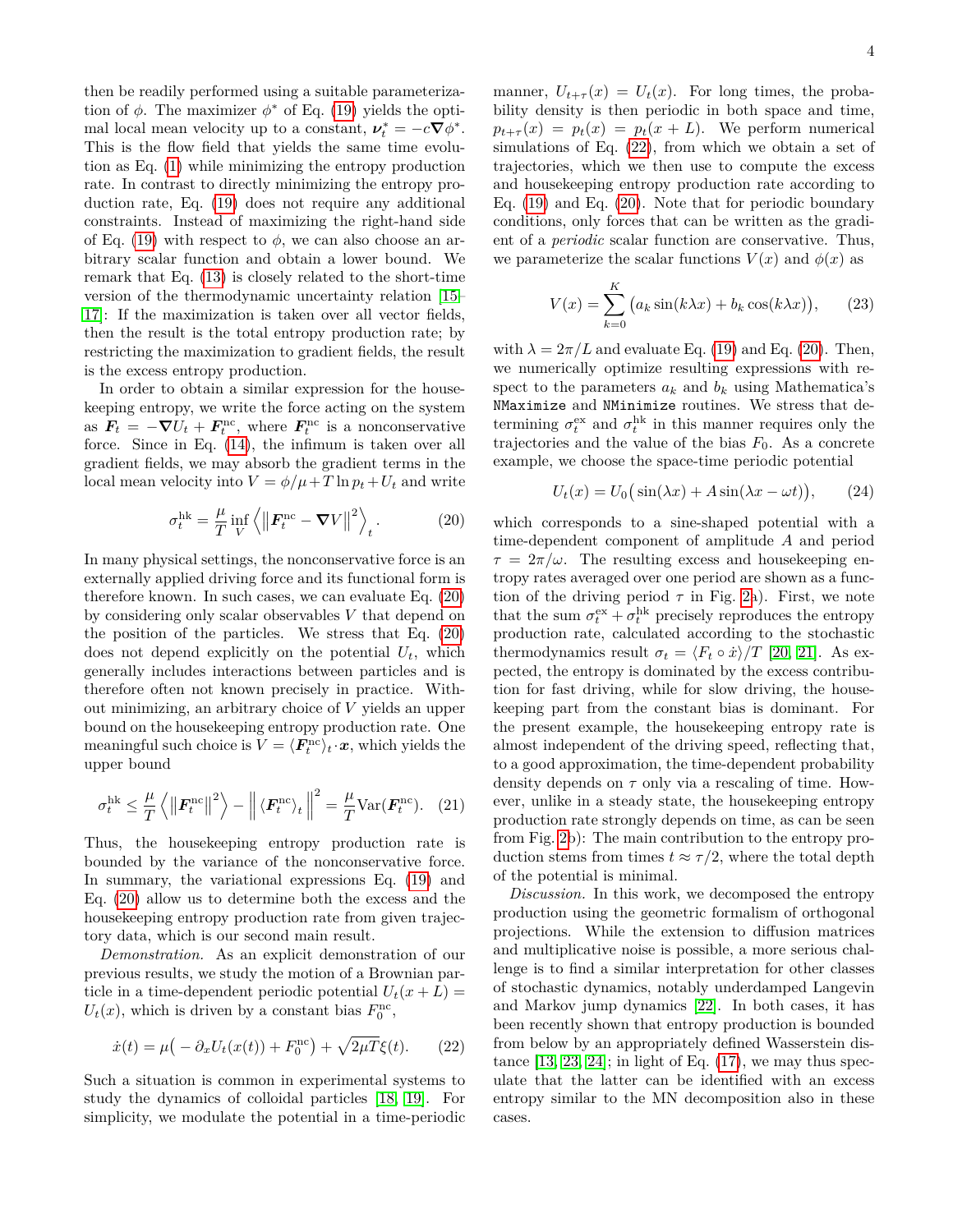

<span id="page-4-0"></span>FIG. 2. The excess and housekeeping entropy production rate for the dynamics Eq. [\(22\)](#page-3-1) with the potential Eq. [\(24\)](#page-3-2). Parameters used for the simulation are  $U_0 = 1, T = 0.25, \mu = 1$ ,  $L = 1$  and  $F_0^{\text{nc}} = 0.25$ . We used a total of 50 periods for 10000 trajectories and  $K = 10$  modes for the minimization in Eq. [\(23\)](#page-3-3). a) The time-averaged entropy production rates  $\bar{\sigma} = \int_0^{\tau} dt \sigma_t / \tau$  as a function of the driving period  $\tau$ . b) The instantaneous entropy production rates as a function of time for  $\tau = 2$ . We also show the lower bound  $\sigma_{est,t}^{ex}$  obtained by choosing  $\phi(x) = \cos(\lambda x)$  in Eq. [\(19\)](#page-2-4).

Generally, variational principles and geometry are often intimately connected, be it in classical mechanics [\[25\]](#page-6-1) or optimal transport theory [\[10\]](#page-5-6). The geometric decomposition Eq. [\(6\)](#page-1-5) implies the variational formulas Eq. [\(9\)](#page-1-2) for the individual contributions to the entropy production rate. Recently, the partial entropy production of subsystems was also shown to follow from a variational principle [\[26\]](#page-6-2), based on the projection theorem of information geometry [\[27\]](#page-6-3). While the maximum entropy principle of equilibrium statistical mechanics [\[28\]](#page-6-4) can be recast in a geometric formalism involving an orthogonal decomposition of the underlying space [\[29\]](#page-6-5), the above results suggest that a viable for obtaining minimum entropy production principles [\[30\]](#page-6-6) may be starting from a suitable geometric decomposition of the space.

S. I. thanks Muka Nakazato, Masafumi Oizumi, Shinichi Amari and Kohei Yoshimura for fruitful discussions. S. I. is supported by JSPS KAKENHI (Grant No. 19H05796, 21H01560), JST Presto (Grant No. JP- MJPR18M2) and UTEC-UTokyo FSI Research Grant Program. S. S. is supported by JSPS KAKENHI (Grant No. 17H01148, 19H05795, and 20K20425).

## **SUPPLEMENTAL MATERIAL**

## **Orthogonality for the Hatano-Sasa decomposition**

In the Hatano-Sasa decomposition of the entropy production rate, the local mean velocity is decomposed using the local mean velocity of the instantaneous steady state

<span id="page-4-2"></span><span id="page-4-1"></span>
$$
\nu_t(\mathbf{x}) = \nu_t^{\text{st}}(\mathbf{x}) + \nu_t(\mathbf{x}) - \nu_t^{\text{st}}(\mathbf{x}), \quad \text{(S25)}
$$

where  $\nu_t^{\text{st}}$  satisfies

$$
\nu_t^{\text{st}}(\boldsymbol{x}) = \mu \big( \boldsymbol{F}_t(\boldsymbol{x}) - T \boldsymbol{\nabla} \ln p_t^{\text{st}}(\boldsymbol{x}) \big) \quad \text{with} \quad (S26)
$$

$$
0 = - \boldsymbol{\nabla} \cdot \big( \nu_t^{\text{st}}(\boldsymbol{x}) p_t^{\text{st}}(\boldsymbol{x}) \big).
$$

Comparing this to the definition of the local mean velocity (see Eq. (1) of the main text),

$$
\nu_t(\boldsymbol{x}) = \mu \big( \boldsymbol{F}_t(\boldsymbol{x}) - T \boldsymbol{\nabla} \ln p_t(\boldsymbol{x}) \big), \qquad \text{(S27)}
$$

we see that the difference  $\nu_t - \nu_t^{\text{st}}$  is a gradient field,

$$
\nu_t(\boldsymbol{x}) - \nu_t^{\text{st}}(\boldsymbol{x}) = -\mu T \boldsymbol{\nabla} \ln \left( \frac{p_t(\boldsymbol{x})}{p_t^{\text{st}}(\boldsymbol{x})} \right), \quad (S28)
$$

so that this decomposition is of the form (see Eq. (6) of the main text)

$$
\nu_t(x) = -\nabla \psi_t(x) + \mathbf{u}_t(x). \tag{S29}
$$

Next, we calculate the inner product (defined in Eq. (3) of the main text) between  $\nu_t - \nu_t^{\text{st}}$  and  $\nu_t^{\text{st}}$ 

$$
\langle \nu_t - \nu_t^{\text{st}}, \nu_t^{\text{st}} \rangle = -\int dx \; \nabla \ln \left( \frac{p_t(x)}{p_t^{\text{st}}(x)} \right) \cdot \nu_t^{\text{st}}(x) p_t(x). \tag{S30}
$$

We introduce a factor  $1 = p_t^{\text{st}}/p_t^{\text{st}}$  and note that  $f \nabla \ln f = \nabla f$  to obtain

$$
\langle \nu_t - \nu_t^{\text{st}}, \nu_t^{\text{st}} \rangle = -\int dx \; \nabla \left( \frac{p_t(x)}{p_t^{\text{st}}(x)} \right) \cdot \nu_t^{\text{st}}(x) p_t^{\text{st}}(x). \tag{S31}
$$

Using the divergence theorem and Eq. [\(S26\)](#page-4-1), we find

$$
\langle \nu_t - \nu_t^{\text{st}}, \nu_t^{\text{st}} \rangle = 0. \tag{S32}
$$

Thus, the two terms in Eq. [\(S25\)](#page-4-2) are indeed orthogonal with respect to the inner product defined by *pt*.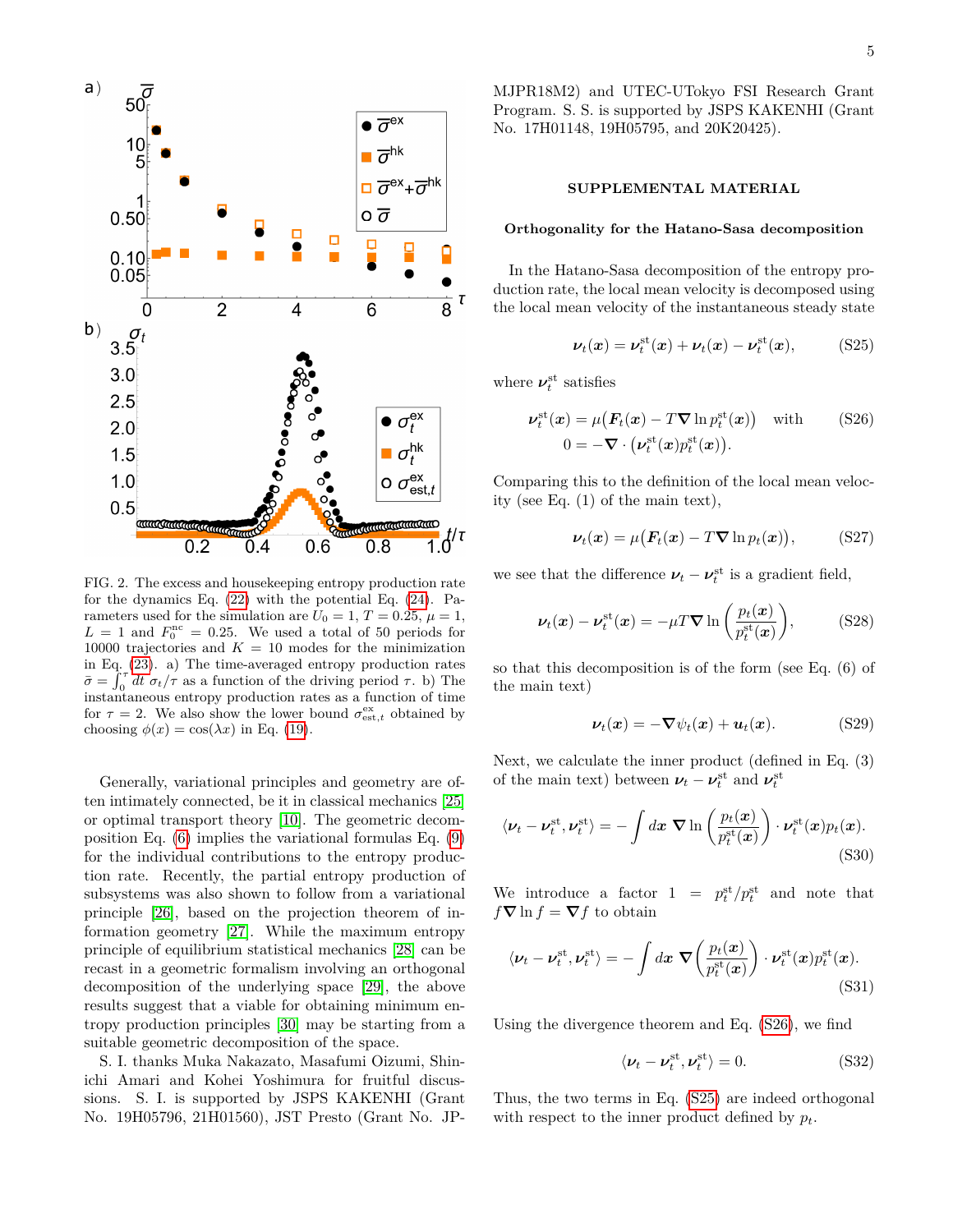## **Excess entropy and Wasserstein distance**

As discussed in the main text and in Ref. [\[7\]](#page-5-1), the Maes-Netočný excess entropy production is the minimum entropy production rate associated with the time evolution of the probability density  $p_t$ . In Refs. [\[11–](#page-5-7)[13\]](#page-5-8) it was found that the minimum entropy production associated with changing the probability density from an initial state  $p_i$  to a finial state  $p_f$  can be expressed in terms of the Wasserstein distance  $W(p_f, p_i)$  [\[10\]](#page-5-6) between the two states

$$
\Delta S^{\min} = \frac{1}{\mu T \tau} \mathcal{W}(p_{\text{f}}, p_{\text{i}})^2, \tag{S33}
$$

where  $\tau$  is the duration of the process. For an arbitrary process connecting the two states, the right-hand side is a lower bound on the entropy production ∆*S*. For a given time evolution connecting  $p_i$  to  $p_f$ , we can imagine minimizing the entropy production rate at any instant of time. Since the result is still a process connecting the same initial and final state, we immediately have

$$
\Delta S^{\text{ex}} \ge \frac{1}{\mu T \tau} \mathcal{W}(p_{\text{f}}, p_{\text{i}})^2,\tag{S34}
$$

where  $\Delta S^{\text{ex}} = \int_0^{\tau} dt \sigma_t^{\text{ex}}$  is the excess entropy production. This implies that the right-hand side of Eq. [\(S33\)](#page-5-18) can estimate only the excess part of the entropy production. Further, in Ref. [\[14\]](#page-5-9) it was shown that

$$
\sigma_t \ge \frac{1}{\mu T} \lim_{\Delta t \to 0} \frac{\mathcal{W}(p_{t+\Delta t}, p_t)^2}{\Delta t^2},
$$
 (S35)

with equality when the dynamics is driven by a conservative force. Since the excess entropy production rate represents a process with the same time evolution and driven by a conservative force, we immediately have the identification

$$
\sigma_t^{\text{ex,MN}} = \frac{1}{\mu T} \lim_{\Delta t \to 0} \frac{\mathcal{W}(p_{t+\Delta t}, p_t)^2}{\Delta t^2}, \quad (S36)
$$

which shows that Eq. [\(S34\)](#page-5-19) becomes an equality in the short-time limit. Thus, we can identify the Maes-Netočný excess entropy production rate with the infinitesimal Wasserstein distance along the time evolution of the probability density.

- <span id="page-5-0"></span>[1] R. Landauer,  $dQ = T dS$  far from equilibrium, Phys. Rev. A **18**, 255 (1978).
- [2] Y. Oono and M. Paniconi, Steady state thermodynamics, Prog. Theor. Phys. Suppl. **130**, 29 (1998).
- <span id="page-5-2"></span>[3] T. Hatano and S.-i. Sasa, Steady-state thermodynamics of Langevin systems, Phys. Rev. Lett. **86**, 3463 (2001).
- [4] D. P. Ruelle, Extending the definition of entropy to nonequilibrium steady states, Proc. Natl. Acad. Sci. **100**, 3054 (2003).
- <span id="page-5-3"></span>[5] T. S. Komatsu, N. Nakagawa, S.-i. Sasa, and H. Tasaki, Steady-state thermodynamics for heat conduction: microscopic derivation, Phys. Rev. Lett. **100**, 230602 (2008).
- [6] L. Bertini, D. Gabrielli, G. Jona-Lasinio, and C. Landim, Clausius inequality and optimality of quasistatic transformations for nonequilibrium stationary states, Phys. Rev. Lett. **110**, 020601 (2013).
- <span id="page-5-1"></span>[7] C. Maes and K. Netočnỳ, A nonequilibrium extension of the Clausius heat theorem, J. Stat. Phys. **154**, 188 (2014).
- <span id="page-5-4"></span>[8] See the Supplemental Material, which contains additional technical details as well as the derivation of the relation between the excess entropy and Wasserstein distance.
- <span id="page-5-18"></span><span id="page-5-5"></span>[9] J.-D. Benamou and Y. Brenier, A computational fluid mechanics solution to the Monge-Kantorovich mass transfer problem, Numer. Math. **84**, 375 (2000).
- <span id="page-5-6"></span>[10] C. Villani, *[Optimal Transport: Old and New](https://books.google.co.jp/books?id=hV8o5R7_5tkC)*, Grundlehren der mathematischen Wissenschaften (Springer Berlin Heidelberg, 2008).
- <span id="page-5-7"></span>[11] E. Aurell, C. Mejía-Monasterio, and P. Muratore-Ginanneschi, Optimal protocols and optimal transport in stochastic thermodynamics, [Phys. Rev. Lett.](https://doi.org/10.1103/PhysRevLett.106.250601) **106**, [250601 \(2011\).](https://doi.org/10.1103/PhysRevLett.106.250601)
- <span id="page-5-19"></span>[12] E. Aurell, K. Gawedzki, C. Mejía-Monasterio, R. Mohayaee, and P. Muratore-Ginanneschi, Refined second law of thermodynamics for fast random processes, [J. Stat.](https://doi.org/10.1007/s10955-012-0478-x) Phys. **147**[, 487 \(2012\).](https://doi.org/10.1007/s10955-012-0478-x)
- <span id="page-5-8"></span>[13] A. Dechant and Y. Sakurai, Thermodynamic interpretation of wasserstein distance, arXiv preprint [arXiv:1912.08405](http://arxiv.org/abs/1912.08405) (2019).
- <span id="page-5-9"></span>[14] M. Nakazato and S. Ito, Geometrical aspects of entropy production in stochastic thermodynamics based on wasserstein distance, [Phys. Rev. Research](https://doi.org/10.1103/PhysRevResearch.3.043093) **3**, 043093 [\(2021\).](https://doi.org/10.1103/PhysRevResearch.3.043093)
- <span id="page-5-10"></span>[15] S. K. Manikandan, D. Gupta, and S. Krishnamurthy, Inferring entropy production from short experiments, [Phys.](https://doi.org/10.1103/PhysRevLett.124.120603) Rev. Lett. **124**[, 120603 \(2020\).](https://doi.org/10.1103/PhysRevLett.124.120603)
- [16] S. Otsubo, S. Ito, A. Dechant, and T. Sagawa, Estimating entropy production by machine learning of short-time fluctuating currents, Phys. Rev. E **101**[, 062106 \(2020\).](https://doi.org/10.1103/PhysRevE.101.062106)
- <span id="page-5-11"></span>[17] T. Van Vu, V. T. Vo, and Y. Hasegawa, Entropy production estimation with optimal current, [Phys. Rev. E](https://doi.org/10.1103/PhysRevE.101.042138) **101**, [042138 \(2020\).](https://doi.org/10.1103/PhysRevE.101.042138)
- <span id="page-5-12"></span>[18] T. Speck and U. Seifert, The jarzynski relation, fluctuation theorems, and stochastic thermodynamics for nonmarkovian processes, [J. Stat. Mech. Theory E.](https://doi.org/10.1088/1742-5468/2007/09/l09002) **2007**, [L09002 \(2007\).](https://doi.org/10.1088/1742-5468/2007/09/l09002)
- <span id="page-5-13"></span>[19] M. Evstigneev, O. Zvyagolskaya, S. Bleil, R. Eichhorn, C. Bechinger, and P. Reimann, Diffusion of colloidal particles in a tilted periodic potential: Theory versus experiment, Phys. Rev. E **77**, 041107 (2008).
- <span id="page-5-14"></span>[20] K. Sekimoto, *[Stochastic Energetics](https://books.google.de/books?id=8Fq7BQAAQBAJ)*, Lecture Notes in Physics (Springer Berlin Heidelberg, 2010).
- <span id="page-5-15"></span>[21] U. Seifert, Stochastic thermodynamics, fluctuation theorems and molecular machines, [Rep. Prog. Phys.](http://stacks.iop.org/0034-4885/75/i=12/a=126001) **75**, [126001 \(2012\).](http://stacks.iop.org/0034-4885/75/i=12/a=126001)
- <span id="page-5-16"></span>[22] C. Maes and K. Netočnỳ, Minimum entropy production principle from a dynamical fluctuation law, J. Math. Phys. **48**, 053306 (2007).
- <span id="page-5-17"></span>[23] T. Van Vu and Y. Hasegawa, Geometrical bounds of the irreversibility in markovian systems, Phys. Rev. Lett. **126**, 010601 (2021).